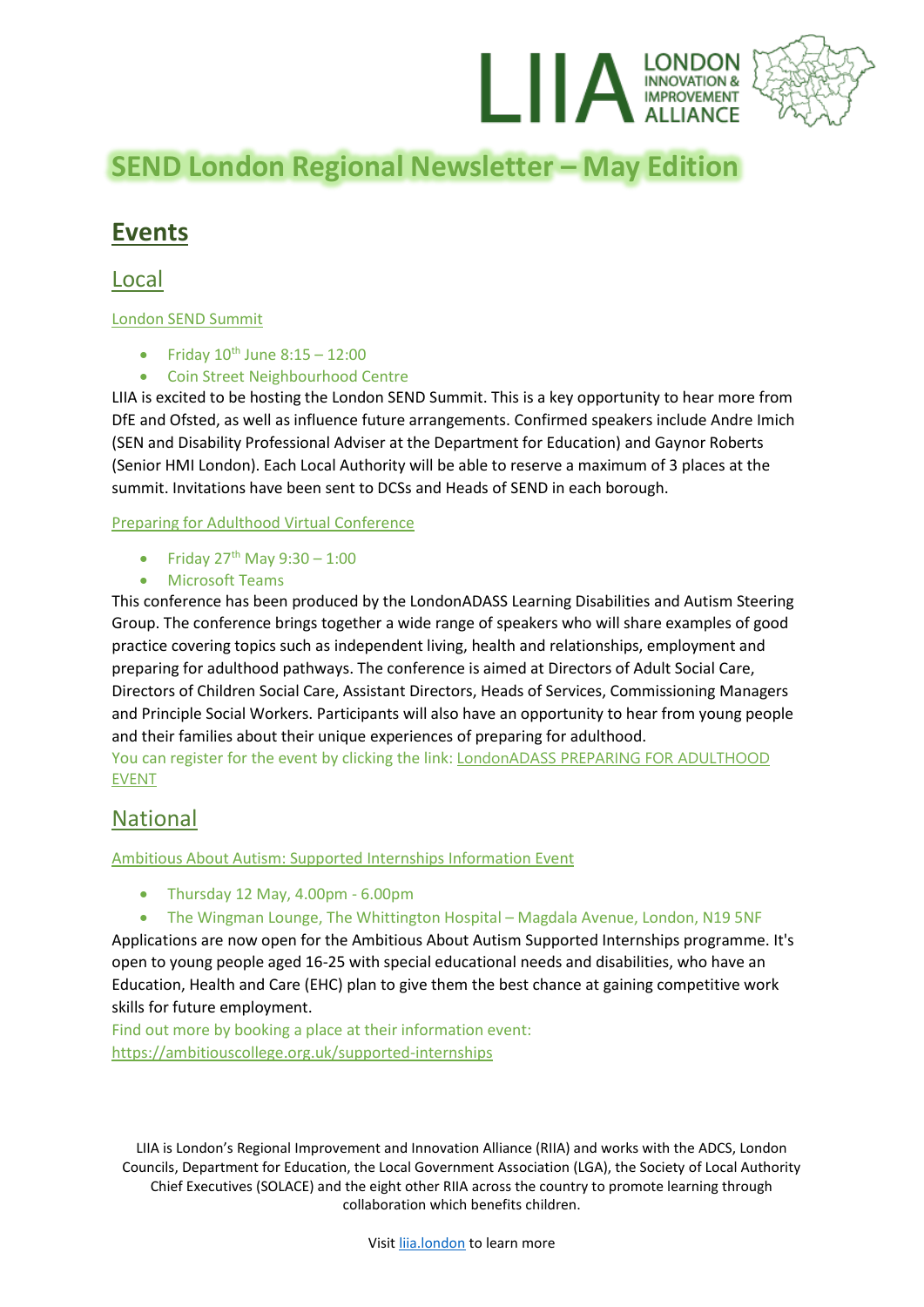Reducing the Harmful effects of exposure to Domestic Violence & Abuse on Children and Young People – Virtual Masterclass

- $\bullet$  13<sup>th</sup> May 2022
- Online event

This CPD certified masterclass will consider the role of toxic stress and trauma in the pathway to interpersonal violence between parents, and the climate of violence which harms the mental health and development of children and young people. A trauma-informed model of identification, risk assessment, protection and modular intervention will be outlined to reduce the harmful effects of Domestic Violence and Abuse. Current research will be reviewed demonstrating the extensive role of toxic stress and traumatic responses shaping the responses of abused parents – mothers, and abusive partners, and inter-generationally their children resulting in a climate of violence harming health and development. The masterclass will also cover the Trauma-Informed Care (TIC) approach a program, organization, or system that realises the widespread impact of trauma and understands potential paths for recovery; and responds by fully integrating knowledge about trauma into policies, procedures, and practices.

**OVEMENT** 

Book here: [https://www.healthcareconferencesuk.co.uk/conferences-masterclasses/domestic](https://www.healthcareconferencesuk.co.uk/conferences-masterclasses/domestic-violence-children-young-people)[violence-children-young-people](https://www.healthcareconferencesuk.co.uk/conferences-masterclasses/domestic-violence-children-young-people)

#### National Children's Day UK (NCDUK)

- $15^{th}$  May 2022
- <https://www.nationalchildrensdayuk.com/>

The theme for this year is 'Choose Kind' and NCDUK is focusing on the need for a kinder world, what makes people unkind and how we can all choose to be kind. NCDUK2022 will take place on Sunday 15th May, but people can raise national awareness about their activities for the week up to and including the day. From community events to family outings, school activities, local authority initiatives, conferences, videos, podcasts, talks, seminars and youth led campaigns, it's a great opportunity for everyone to raise awareness about the things they care about. And kindness matters to everyone.

#### Gender Identity and Autism Workshop

- $\bullet$  16<sup>th</sup> May 2022
- [www.autismahandsonapproach.co.uk/giworkshop/](http://www.autismahandsonapproach.co.uk/giworkshop/)

#### Preparing for adulthood / Employment for Neurodiverse Teenagers

- 24<sup>th</sup> May 2022, 3:45 5:25pm
- Online event

Organised by the ADHD Foundation. The neurodiversity charity

NB If you are unable to make the session email: Colin.Foley@adhdfoundation.org.uk to later access it on demand.

Book here: [https://www.adhdfoundation.org.uk/what-we-do/training/live-streamed-training-2021-](https://www.adhdfoundation.org.uk/what-we-do/training/live-streamed-training-2021-2022/) [2022/](https://www.adhdfoundation.org.uk/what-we-do/training/live-streamed-training-2021-2022/)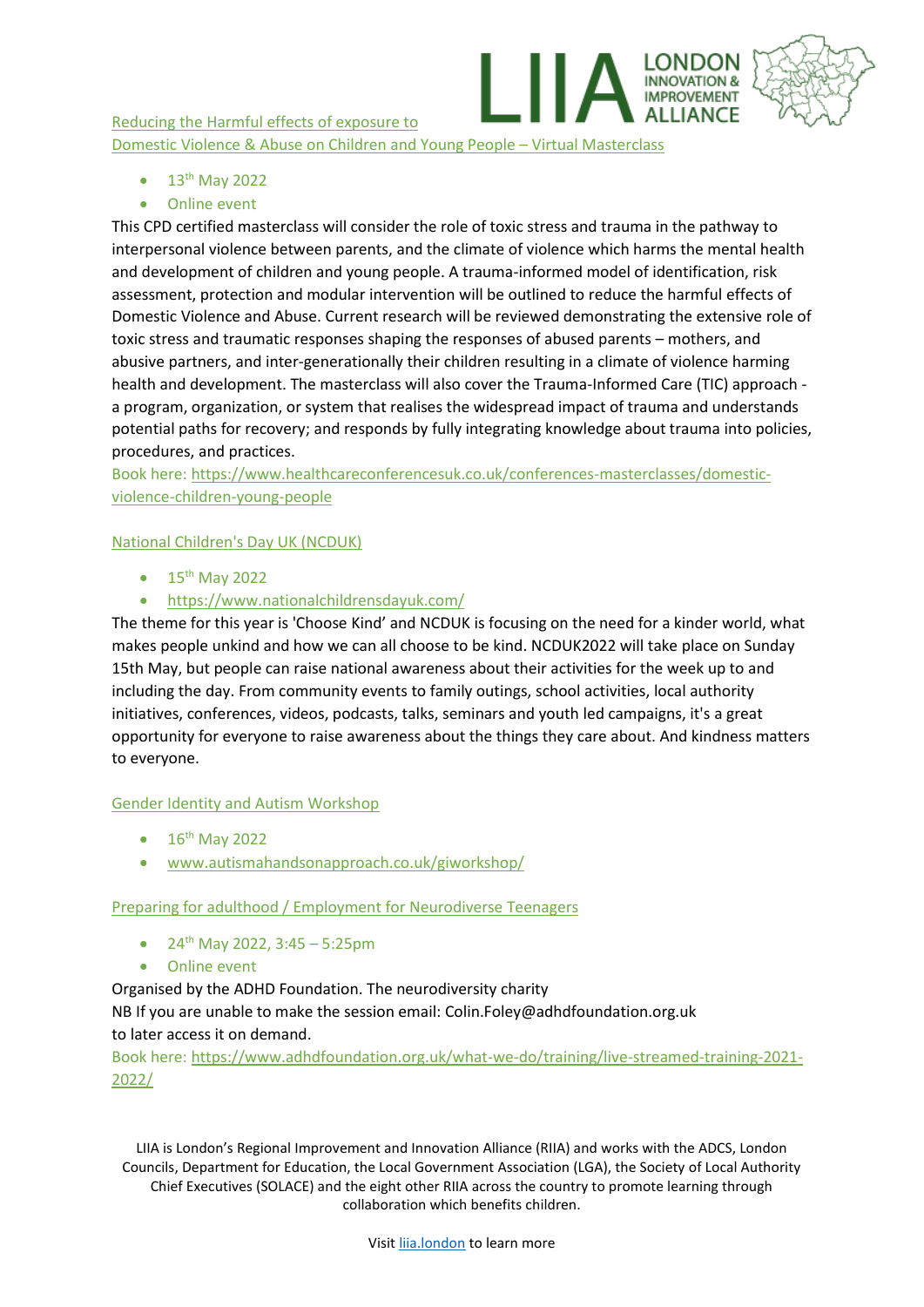#### Positive Risk Management Workshop



- $26<sup>th</sup> 27<sup>th</sup>$  May, 10-12.30 (attendance on both days is required)
- Online event on Zoom

This workshop is for frontline staff supporting adults with learning disabilities. It will help you to understand the basic principles and practice of risk assessment. The workshops take a values-led approach to positive risk management, underlining the importance of taking sensitively managed risk as a human rights issue and as a prime learning tool.

Book here: [https://arcengland.org.uk/event/positive-risk-management-workshop-26th-and-27th](https://arcengland.org.uk/event/positive-risk-management-workshop-26th-and-27th-may-2022/)[may-2022/](https://arcengland.org.uk/event/positive-risk-management-workshop-26th-and-27th-may-2022/)

Developing Emotional Resilience in Social Care for Managers Workshop

- $6^{\text{th}}$  June,  $9.45 12.30$
- On-line event

Resilience is the ability to cope under pressure and recover from difficulties. It's a subject that our members have told us they are increasingly concerned about during this difficult time. This workshop will help social care managers to support their frontline staff to understand resilience, manage stress, recognise their limits and develop self-care action plans.

The focus of the workshop is resilience; looking at positive triggers, coping mechanisms and opportunities to support a self-care mindset, balanced against the challenges of working in an environment focussed on the care of others.

Support materials are provided for each participant, together with training about how managers can cascade their learning to others within their organisation.

Find out more[: https://arcengland.org.uk/event/developing-emotional-resilience-in-social-care-for](https://arcengland.org.uk/event/developing-emotional-resilience-in-social-care-for-managers-workshop-monday-6th-june-2022/)[managers-workshop-monday-6th-june-2022/](https://arcengland.org.uk/event/developing-emotional-resilience-in-social-care-for-managers-workshop-monday-6th-june-2022/)

#### Introduction to Active Support Workshop

- $6^{\text{th}}$  June, 9.30 12.30
- On-line workshop

Active Support is a model of support which ensures that people are supported to participate in every aspect of their daily lives and to take the lead in functional and meaningful activities – staff essentially becoming enablers not carers.

Services who have already been supported with the implementation of Active Support have said that the model has transformed the lives of people they are supporting, and staff have a better understanding of what their job role is.

Active Support is also the pre-cursor to Positive Behaviour Support.

CQC's updated guidance for supporting autistic people and people with a learning disability – Right support, right care right culture – has a stronger focus on outcomes for people, and Active Support can play an important part in achieving this.

Find out more[: https://arcengland.org.uk/event/introduction-to-active-support-workshop-6ht-june-](https://arcengland.org.uk/event/introduction-to-active-support-workshop-6ht-june-2022/)[2022/](https://arcengland.org.uk/event/introduction-to-active-support-workshop-6ht-june-2022/)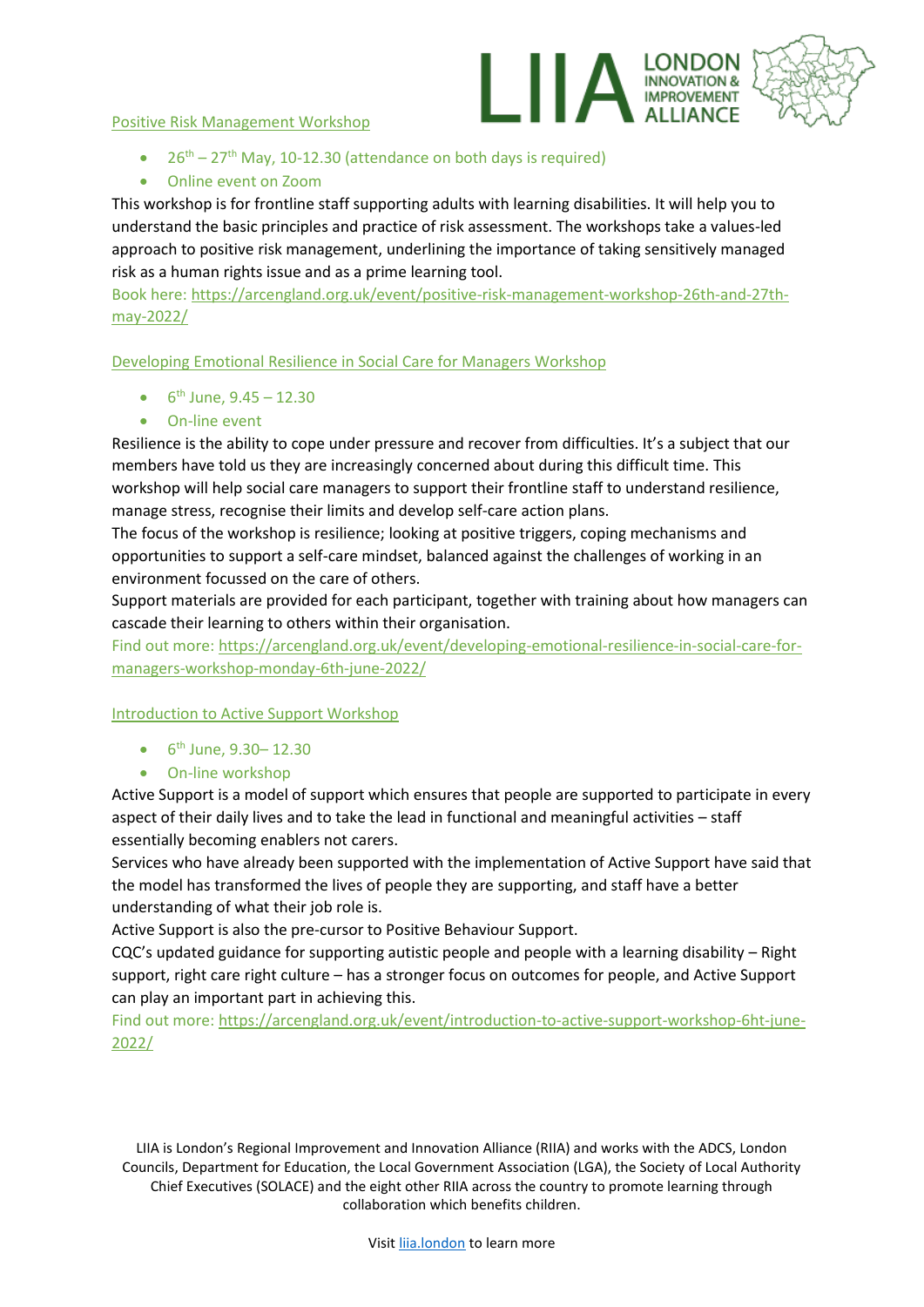

#### Child Safety Week

#### $\bullet$   $7^{\text{th}} - 12^{\text{th}}$  June

Fact sheets, session plans and display resources are available on the website and you can download the Child Safety Week Information Pack.

Find out more[: https://www.capt.org.uk/Handlers/Download.ashx?IDMF=a224b912-1830-4e53](https://www.capt.org.uk/Handlers/Download.ashx?IDMF=a224b912-1830-4e53-a24b-4a3b9452c373) [a24b-4a3b9452c373](https://www.capt.org.uk/Handlers/Download.ashx?IDMF=a224b912-1830-4e53-a24b-4a3b9452c373)

Beyond the Label – Empowering, enabling and enhancing the potential of those with special needs

- $\bullet$  11<sup>th</sup> and 12<sup>th</sup> June
- Online event over Zoom

A 2-day online course by the School of Infant Mental Health for professionals or parents who support a child or other individual with special needs.

Find out more[: https://www.infantmentalhealth.com/special-needs-beyond-the-label/](https://www.infantmentalhealth.com/special-needs-beyond-the-label/)

Infant Mental Health Awareness Week

 $\bullet$   $13^{\text{th}} - 19^{\text{th}}$  June

The theme for this year's Infant Mental Health Awareness Week is 'Understanding Early Trauma'. Infant mental health is an often overlooked and misunderstood subject. Coordinated by The Parent-Infant Foundation, Infant Mental Health Awareness Week provides an annual opportunity to discuss the importance of babies' mental health as well as some of the issues that affect it.

Leading a Neurodiverse Classroom – Live streamed with Q&A

- $15^{th}$  June,  $3:45 5:15$ pm
- Online event

Organised by the ADHD Foundation: The neurodiversity charity

NB If you are unable to make the session email: Colin.Foley@adhdfoundation.org.uk to later access it on demand.

Book here: [https://www.adhdfoundation.org.uk/what-we-do/training/live-streamed-training-2021-](https://www.adhdfoundation.org.uk/what-we-do/training/live-streamed-training-2021-2022/) [2022/](https://www.adhdfoundation.org.uk/what-we-do/training/live-streamed-training-2021-2022/)

#### Autism and Eating Disorders

- $\bullet$  20<sup>th</sup> June
- Online workshop

To book: <https://autismahandsonapproach.co.uk/edworkshop/>

#### Refugee Week

 $\bullet$   $20^{th} - 26^{th}$  June

The theme this year is healing. Resources from the National Literacy Trust to support discussions with young children around refugees.

Find out more[: https://literacytrust.org.uk/resources/refugee-week-resources/](https://literacytrust.org.uk/resources/refugee-week-resources/)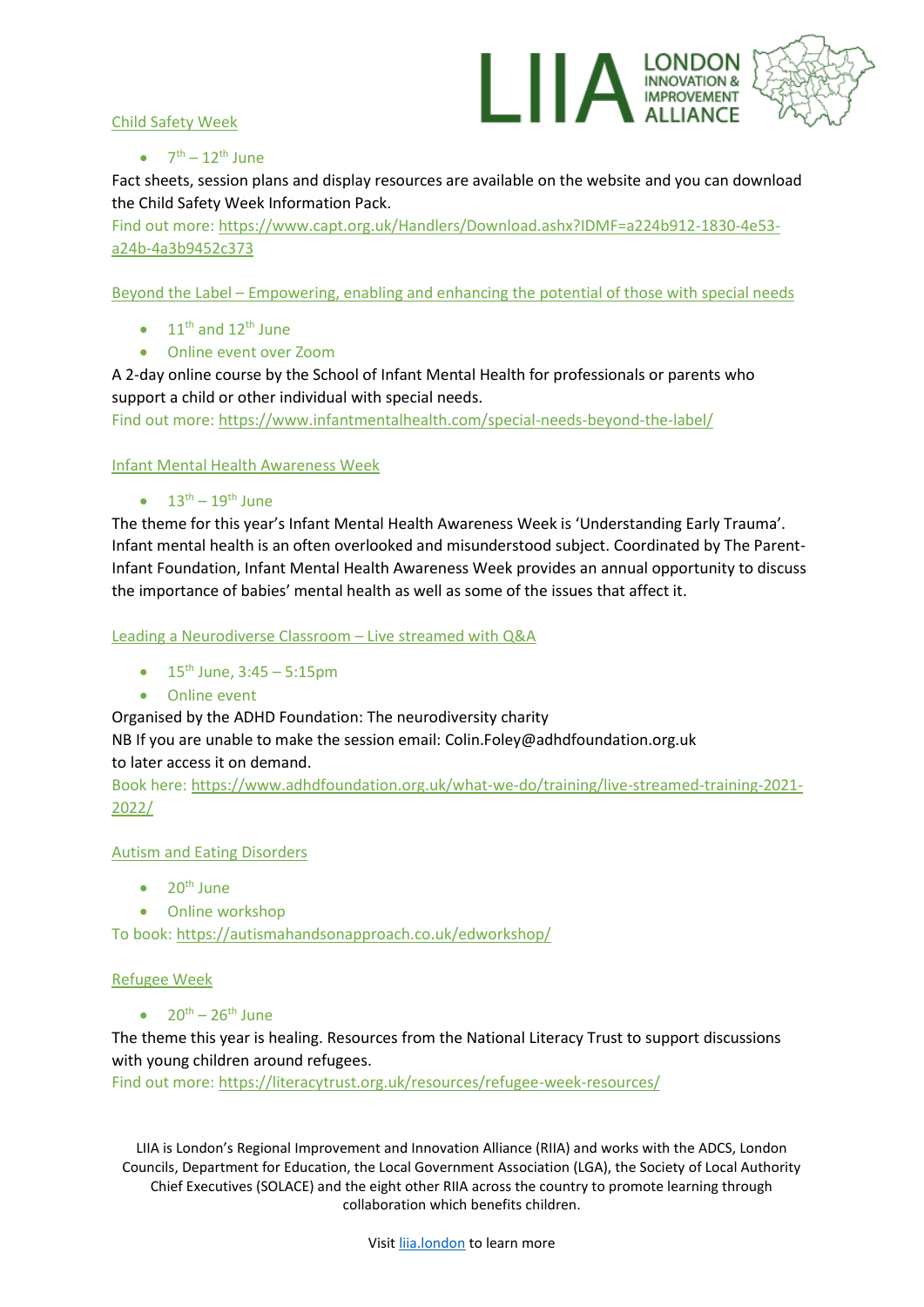

Understanding and Supporting Oppositional Defiance Disorder (ODD) – Live streamed with Q&A

- $30^{th}$  June,  $3:45 5:15$
- Online event

Organised by the ADHD Foundation: The neurodiversity charity

NB If you are unable to make the session email: Colin.Foley@adhdfoundation.org.uk to later access it on demand.

Book here: [https://www.adhdfoundation.org.uk/what-we-do/training/live-streamed-training-2021-](https://www.adhdfoundation.org.uk/what-we-do/training/live-streamed-training-2021-2022/) [2022/](https://www.adhdfoundation.org.uk/what-we-do/training/live-streamed-training-2021-2022/)

Co-producing Accessible and Inclusive Family Hubs

- $\bullet$  7<sup>th</sup> July
- On-line, free conference

Book here: [https://www.annafreud.org/training/training-and-conferences-overview/online](https://www.annafreud.org/training/training-and-conferences-overview/online-conferences-webinars-and-events/national-conference-co-producing-accessible-and-inclusive-family-hubs/?mc_cid=247bd8b3ac&mc_eid=55ae45273f)[conferences-webinars-and-events/national-conference-co-producing-accessible-and-inclusive](https://www.annafreud.org/training/training-and-conferences-overview/online-conferences-webinars-and-events/national-conference-co-producing-accessible-and-inclusive-family-hubs/?mc_cid=247bd8b3ac&mc_eid=55ae45273f)[family-hubs/?mc\\_cid=247bd8b3ac&mc\\_eid=55ae45273f](https://www.annafreud.org/training/training-and-conferences-overview/online-conferences-webinars-and-events/national-conference-co-producing-accessible-and-inclusive-family-hubs/?mc_cid=247bd8b3ac&mc_eid=55ae45273f)

Improving Access, Treatment and Support for People with a Diagnosis of Personality Disorder

- $\bullet$  30<sup>th</sup> September
- On-line event

Book here: [https://www.healthcareconferencesuk.co.uk/conferences-masterclasses/personality](https://www.healthcareconferencesuk.co.uk/conferences-masterclasses/personality-disorder)[disorder](https://www.healthcareconferencesuk.co.uk/conferences-masterclasses/personality-disorder)

### **Resources**

#### Asylum Seeker and Refugee Mental Health Resource

The Royal College of Psychiatrists has published an Asylum Seeker and Refugee Mental Health resource, providing information, guidance and support for health and social care professionals in the UK to ensure timely, high-quality care. Although the publication has been produced in response to the crisis in Ukraine it has also been developed with a general eye to the needs of asylum seekers and refugees worldwide.

Find it here:

#### Key Features of an Effective Education Health Care Plan (EHCP) Digital Hub

This resource draws together experiences from different local areas in order to highlight effective practice, key features and challenges to be aware of when developing a digital approach to EHCPs. <https://bit.ly/3MHerF7>

#### Identifying and Remedying Pinch Points in the EHCP Process

Two documents summarising common challenges in the EHCP process and how they interrelate, and recommendations from the workforce, parent carer representatives and families to address them. <https://bit.ly/3vIru1S>